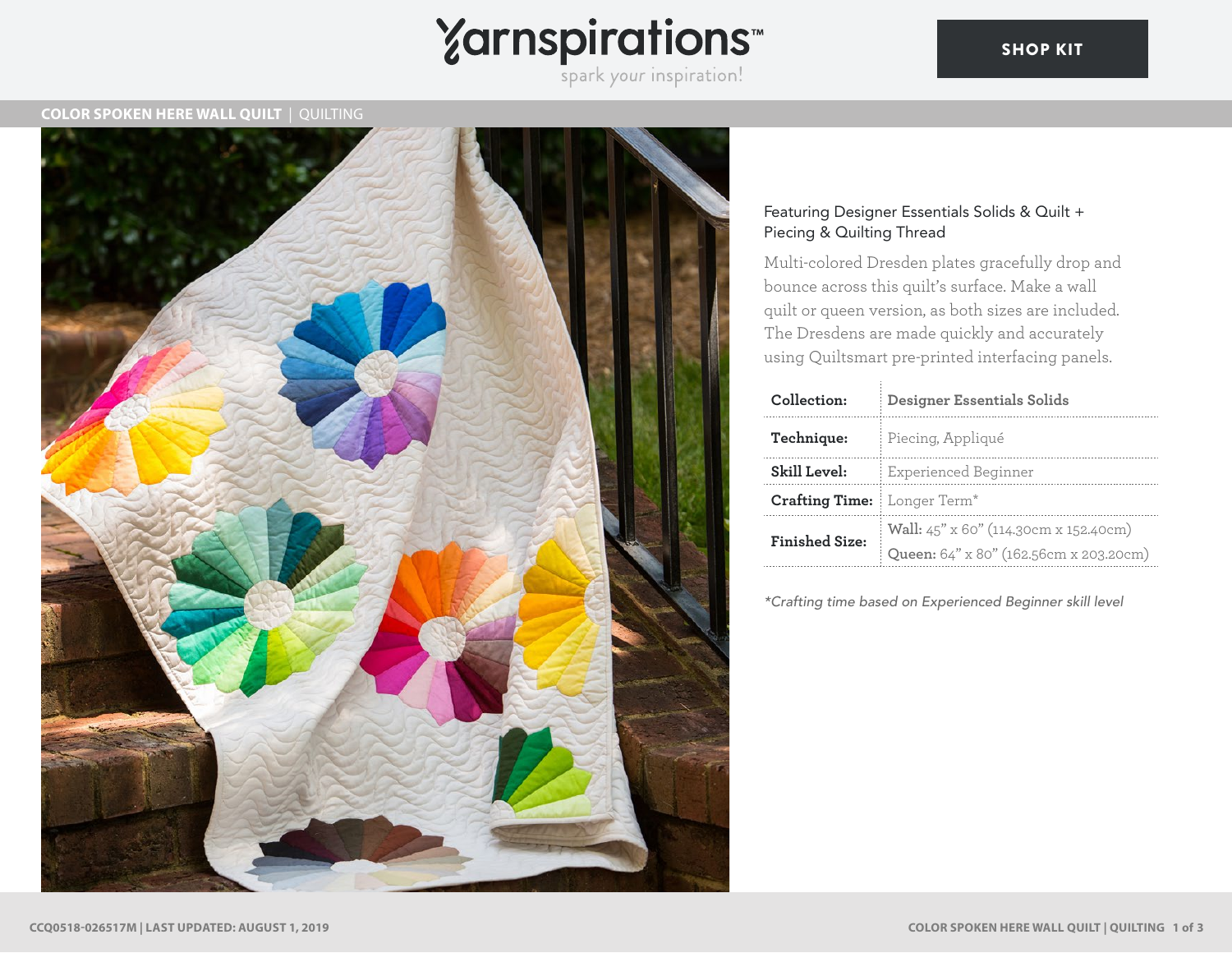

spark your inspiration!

### **COLOR SPOKEN HERE WALL QUILT** | QUILTING

# *Project designed by Lori McCleary*

*Tech edited by Linda Turner Griepentrog* 

## **Fabric Requirements**

*Note that yardage for the wall quilt is given first, followed by the yardage for the queen size. The Dresden plates can be constructed from fat quarters, 21 ⁄2" (6.35cm) strips, or yardage.*

Dresden plate spokes: Wall : 120 / Queen: 180 colors of Designer Essentials **Solids**, 2½" x 6" (6.35cm x 15.24cm)

Background/backing/binding: Designer Essentials Solids - Pearl CSFSESS.PEARL **Wall:** 6 yards (5.47m) / **Queen:** 9¼ (8.49m) yards

# **Additional Requirements**

Coats® Quilt+ Piecing & Quilting Thread Coats® Transparent thread Sewing machine Rotary cutter/mat/ruler Basic sewing and pressing supplies Appliqué pressing sheet

Point turner Stiletto

Batting Wall: 53" x 68" (134.62cm x 172.72cm) Queen: 72" x 88" (182.88cm x 223.52cm)

#### Quiltsmart Dresden Plate panels

Wall: 6 panels / Queen: 9 panels *and instruction sheet (www.quiltsmart.com)*

# **Cutting**

Designer Essentials Solids—Pearl, cut:

Quilt front background Wall: (2) 45" x WOF (114.30cm x WOF) Queen: (2) 64" x WOF (162.56cm x WOF)

Quilt backing Wall: (2) 53" x WOF (134.62cm x WOF) Queen: (2) 88" x WOF (223.52cm x WOF)

Dresden plate centers Wall: (6) 4" (10.16cm) squares Queen: (9) 4" (10.16cm) squares

#### Binding

**Wall:** (6) 2¼" x WOF (5.72cm x WOF) Queen: (8) 21/4" x WOF (5.72cm x WOF)

## **Sewing**

*All seam allowances are 1 ⁄4" (.64cm) and pieces are sewn right sides together. Follow instructions for the Dresden plates included with the pre-printed interfacing.* 

- 1. To assemble the quilt front background, trim the selvage edges and sew together the long edges of the Pearl fabric rectangles. Press the seam open. Trim to 45" x 60" (114.30cm x 152.40cm) for the wall quilt or 64" x 80" (162.56cm x 203.20cm) for the queen size quilt.
- 2. Decide if the Dresden spokes will have pointed or rounded edges, or a combination of the two (as shown on the wall quilt) and mark the spokes accordingly.
- 3. Assemble (5) whole plates and (2) half plates for the wall size, or (8) whole plates and (2) half plates for the queen size.

4. Construct (6) plate centers for the wall quilt and (9) for the queen quilt using the 4" (10.16cm) Pearl squares. Cut (1) center in half for the half plates.

# **Quilt Top Assembly**

- 5. Following the **Quilt Layout** diagram and photo for the size you're making, scatter the Dresdens over the quilt front as desired, placing the half plates at the quilt side/bottom edges. Pin in place and fuse according to the Quiltsmart instructions.
- 6. Hand- or machine-stitch the Dresden plates to the background fabric. Use transparent or matching thread for stitching.

# **Finishing**

- **7.** Sew together the (6 or 8)  $2\frac{1}{4}$ " x WOF (5.72cm x WOF) Pearl binding strips end to end using diagonal seams. Press the seams open. Press the binding strip in half wrong sides together.
- 8. Layer the backing (wrong side up), batting, and quilt top (right side up). Baste the layers together and quilt as desired. Trim excess batting and backing even with the top after quilting is completed.
- 9. Leaving an 8" (20.32cm) tail of binding, sew binding to top of quilt through all layers matching all raw edges. Miter corners. Stop approximately 12" (30.48cm) from where you started. Lay both loose ends of binding flat along quilt edge. Where these two loose ends meet, fold them back on themselves and press to form a crease. Using this crease as your stitching line, sew the two open ends of the binding together right sides together. Trim seam to 1 ⁄4" (.64cm) and press open. Finish sewing binding to quilt.
- 10. Turn the binding to the back of quilt and hand-stitch in place.